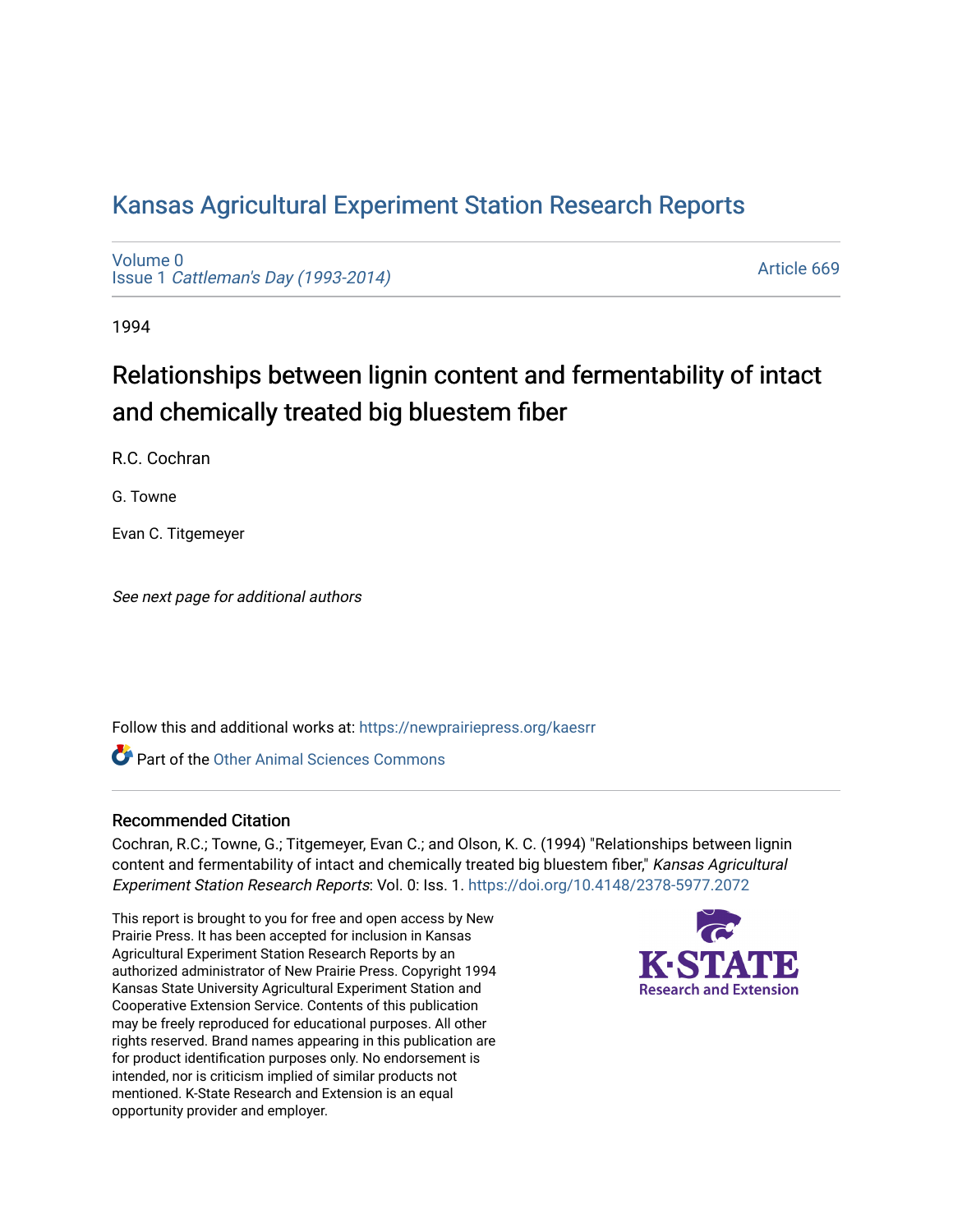# Relationships between lignin content and fermentability of intact and chemically treated big bluestem fiber

## **Abstract**

An accurate assessment of forage quality is required to allow prediction of animal performance. One of the most commonly used methods of forage evaluation is to measure lignin content, with more heavily lignified materials being considered less digestible. Two measures of lignin, acid detergent lignin (ADL) and acetyl bromide lignin (ABL), were assessed with regard to their ability to predict forage digestibility. Big bluestem forage samples were collected from three ungrazed, annually burned pastures at 38, 58, and 97 days postburn. These times were selected to represent a broad range of forage quality. Cell wall material was treated chemically by: 1) partial delignification (chlorite), 2) isolation o f "- cellulose, or 3) NaOH extraction. Control and treated cell-w all material was analyzed for ABL and ADL and 24 and 72 hr in vitro dry matter disappearance (IVDMD). ABL increased with advancing maturity for intact fibers, whereas ADL was highest in the most mature forage but lowest for the intermediate maturity. Fermentability of the intact fiber decreased with maturity and was correlated highly to ABL content. ABL was a better indicator of forage degradability for intact bluestem fiber than was ADL, but neither ABL nor ADL was adequate for evaluating fermentability of treated residues.

## Keywords

Cattlemen's Day, 1994; Kansas Agricultural Experiment Station contribution; no. 94-373-S; Report of progress (Kansas State University. Agricultural Experiment Station and Cooperative Extension Service); 704; Beef; Big bluestem; Forage quality; Lignin

### Creative Commons License



This work is licensed under a [Creative Commons Attribution 4.0 License](https://creativecommons.org/licenses/by/4.0/).

#### Authors

R.C. Cochran, G. Towne, Evan C. Titgemeyer, and K. C. Olson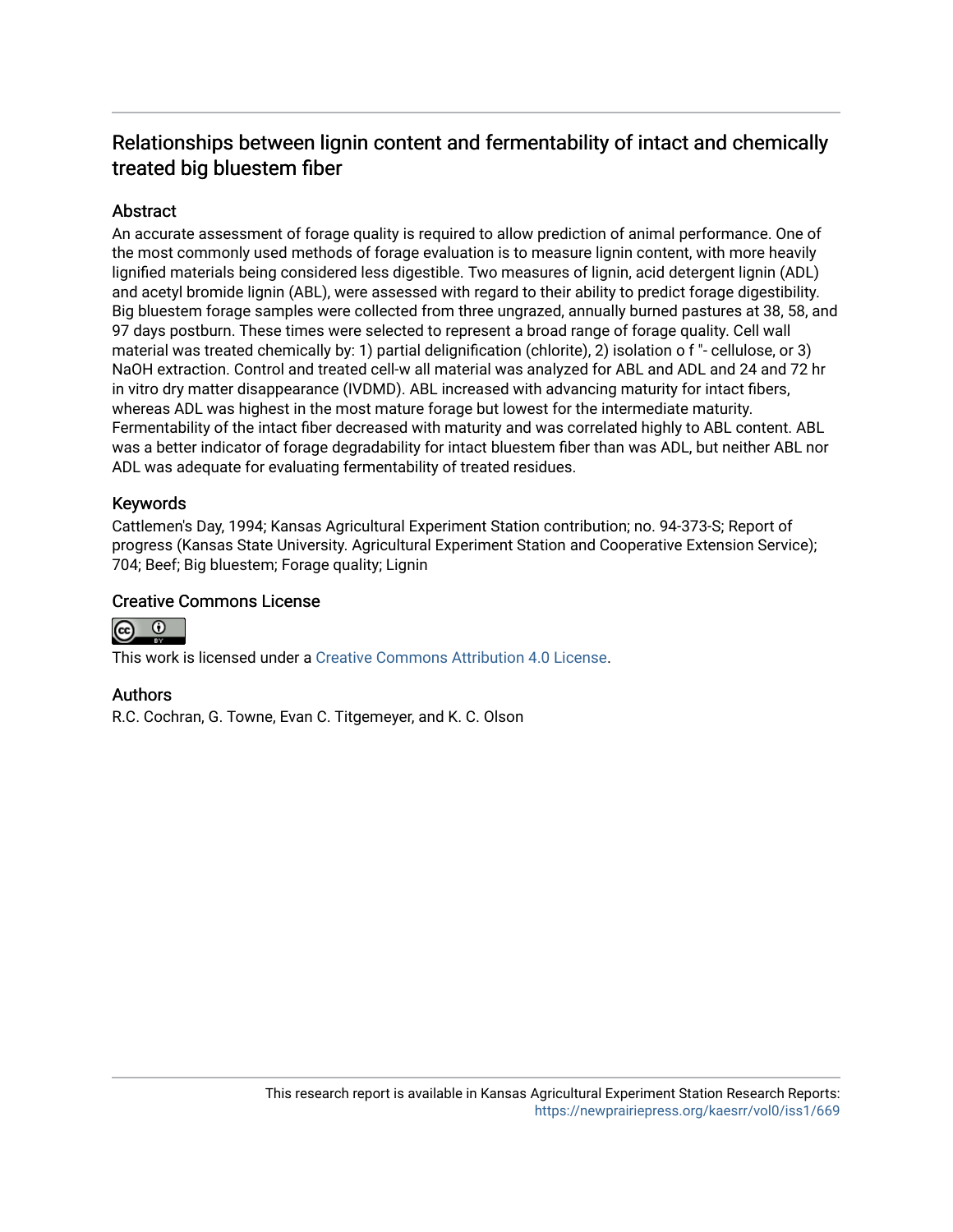#### **RELATIONSHIPS BETWEEN LIGNIN CONTENT AND FERMENTABILITY OF INTACT AND CHEMICALLY TREATED BIG BLUESTEM FIBER**

*E. C. Titgemeyer, R. C. Cochran, G. Towne, and K. C. Olson*

#### **Summary**

An accurate assessment of forage quality is required to allow prediction of animal performance. One of the most commonly used methods of forage evaluation is to measure lignin content, with more heavily lignified materials being considered less digestible. Two measures of lignin, acid detergent lignin (ADL) and acetyl bromide lignin (ABL), were assessed with regard to their ability to predict forage digestibility. Big bluestem forage samples were collected from three ungrazed, annually burned pastures at 38, 58, and 97 days postburn. These times were selected to represent a broad range of forage quality. Cell wall material was treated chemically by: 1) partial delignification (chlorite), 2) isolation of  $\alpha$ cellulose, or 3) NaOH extraction.

Control and treated cell-w all material was analyzed for ABL and ADL and 24 and 72 hr in vitro dry matter disappearance (IVDMD). ABL increased with advancing maturity for intact fibers, whereas ADL was highest in the most mature forage but lowest for the intermediate maturity. Fermentability of the intact fiber decreased with maturity and was correlated highly to ABL content. ABL was a better indicator of forag e degradability for intact bluestem fiber than was ADL, but neither ABL nor ADL was adequate for evaluating fermentability of treated residues.

(Key Words: Big Bluestem, Forage Quality, Lignin.)

#### **Introduction**

An accurate assessment of forage quality often is required to allow pr ediction of animal performance. One of the most commonly used methods of forage evaluation is to measure lignin content, with more heavily lignified materials being considered less digestible. Lignin is a large polyphenolic compound found in plants that not only is indigestible itself, but also reduces the digestibility of other forage fractions.

Unfortunately, lignin is not a uniform entity, and, therefore, the laboratory techniques that are used to assess its concentration are problematic. One of the most common techniques for measuring lignin is the acid detergent lignin (ADL) procedure that uses strong sulfuric acid to degrade all of the nonlignin structures in the plant; lignin then is calculated as the residue that remains. This technique typically underestimates the true lignin content because some of the lignin is solubilized by the strong acid. Another technique for measuring lignin content is the acetyl bromide lignin (ABL) procedure that solubilizes lignin and subsequently measures<br>it spectrophotometrically. The biggest it spectrophotometrically. drawback to this procedure is the difficulty in finding an appropriate standard to compare to samples.

 The objective of thi s experiment was to identify changes in the lignin composition of big bluestem forage as it matures and to relate changes in lignin concentration to depressions in digestibility. We also subjected the forage to various chemical treatments in order to identify structures in bluestem that could limit digestibility.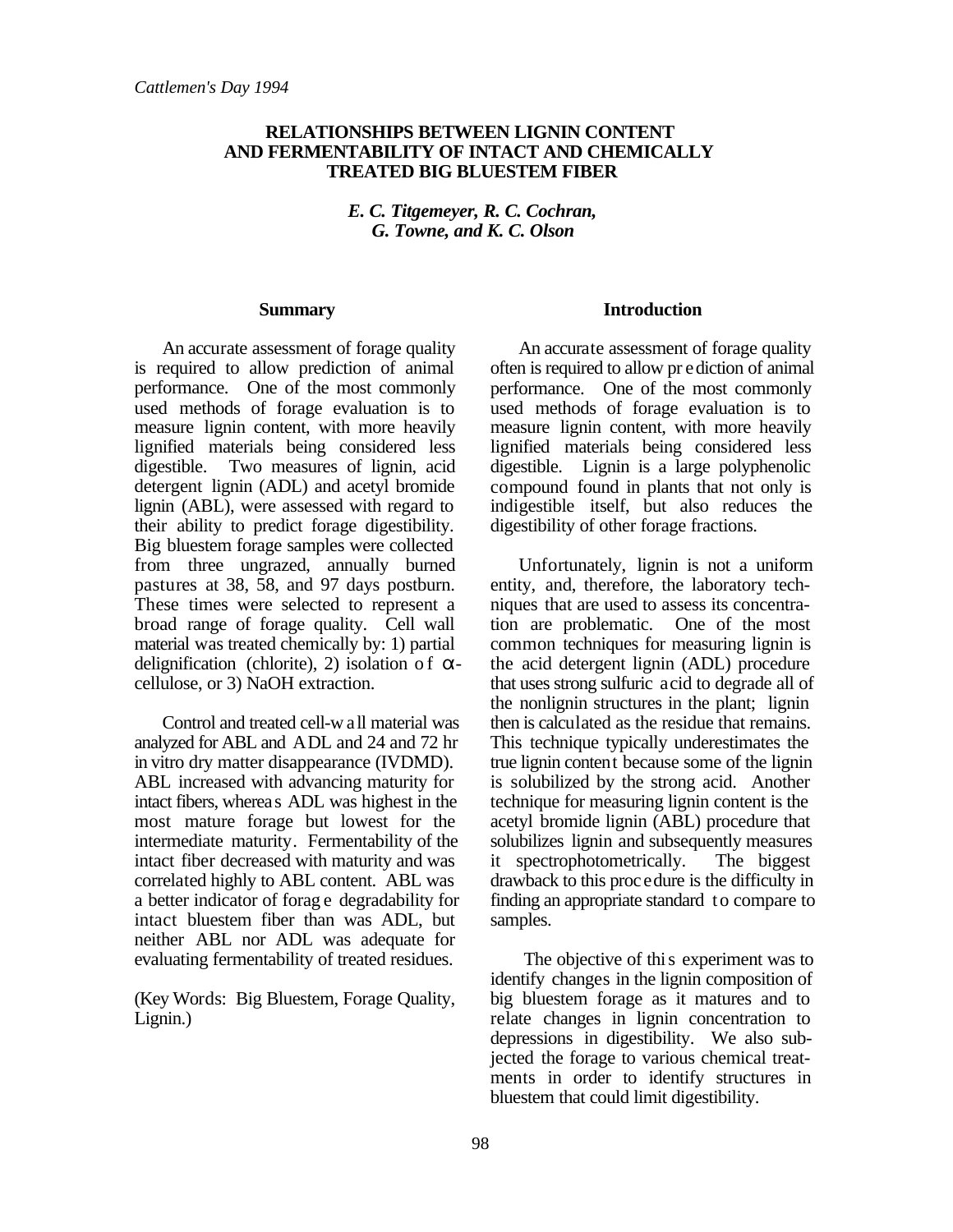#### **Experimental Procedures**

Big bluestem was selected as representative of warm-season grasses found in the native range of Kansas. Samples of big bluestem were collected from three ungrazed, annually burned pastures on the Konza Prairie at 38, 58, and 97 days after the April 24, 1993 burning. These times were selected to represent a broad range of forage quality. Although the initial clipping was performed on June 1, the cold spring temperatures and slower than normal growth rate of the big bluestem caused this sample to be quite immature.

Entire plants were clipped 1 cm above the ground with clipping sites being marked to avoid collection of regrowth. Forage material was dried  $(50^{\circ}C)$  and ground, and cell wall material was isolated by extracting with hot  $(70^{\circ}$ C) water for 1 hour.

Cell wall material was treated chemically by: 1) partial delignification (chlorite), 2) isolation of  $\alpha$ -cellulose (treatment of delignified material with 2N KOH for 24 hr), or 3) sodium hydroxide extraction to solubilize alkali-labile components and remove some of the core lignin (1N NaOH for 24 hr). Control and treated cell-wall material was analyzed for ABL, ADL, and 24 and 72 hr in vitro dry matter disappearance (IVDMD).

#### **Results and Discussion**

The lignin concentration s of bluestem as measured by the ADL and ABL procedures were quite different (Table 1); ABL yielded much higher estimates than did ADL. This is probably due to an underestimation of lignin by the ADL procedure, but could be partly due to the use of an inappropriate standard for the ABL procedure.

For the hot water extracted forage, ABL concentration increased with increasing maturity and was highly correlated to the depression in 72 h IVDMD that was observed as the bluestem aged. ADL content of the bluestem was more variable; although it was highest for the most mature sample, it was lower for the intermediate maturity than for the first harvest date. The relationship between ADL content and depressions of IVDMD was not as strong as that for ABL.

For the chlorite-delignified and NaOHtreated residues, ABL content increased with increasing maturity, mimicking the values for the untreated residues. However, ADL concentration in the chlorite-treated samples decreased with increasing maturity. Across maturities, IVDMD of chlorite-delignified and NaOH-treated sam ples were greater than that of the untreated material, indicating that the phenolic constituents that were solubilized played a significant role in the maturity-related decline in digestibility.

The cellulose residues should represent the largest single fraction within the plant cell wall. Typically, we believe that cellulose, when not encrusted by other cell wall materials like lignin, is highl y digestible. With the ABL procedure, no lignin was found in the cellulose residues, whereas the ADL procedure indicated that some lignin remained.

As plants matured, the digestibility of the cellulose residue decreased, indicating that perhaps the size or crystallinity of the cellulose itself may limit digestion.

In conclusion, ABL was a bett er indicator of forage degradability for intact bluestem fiber than was ADL, but neither ABL nor ADL was adequate for evaluating fermentability of treated residues.